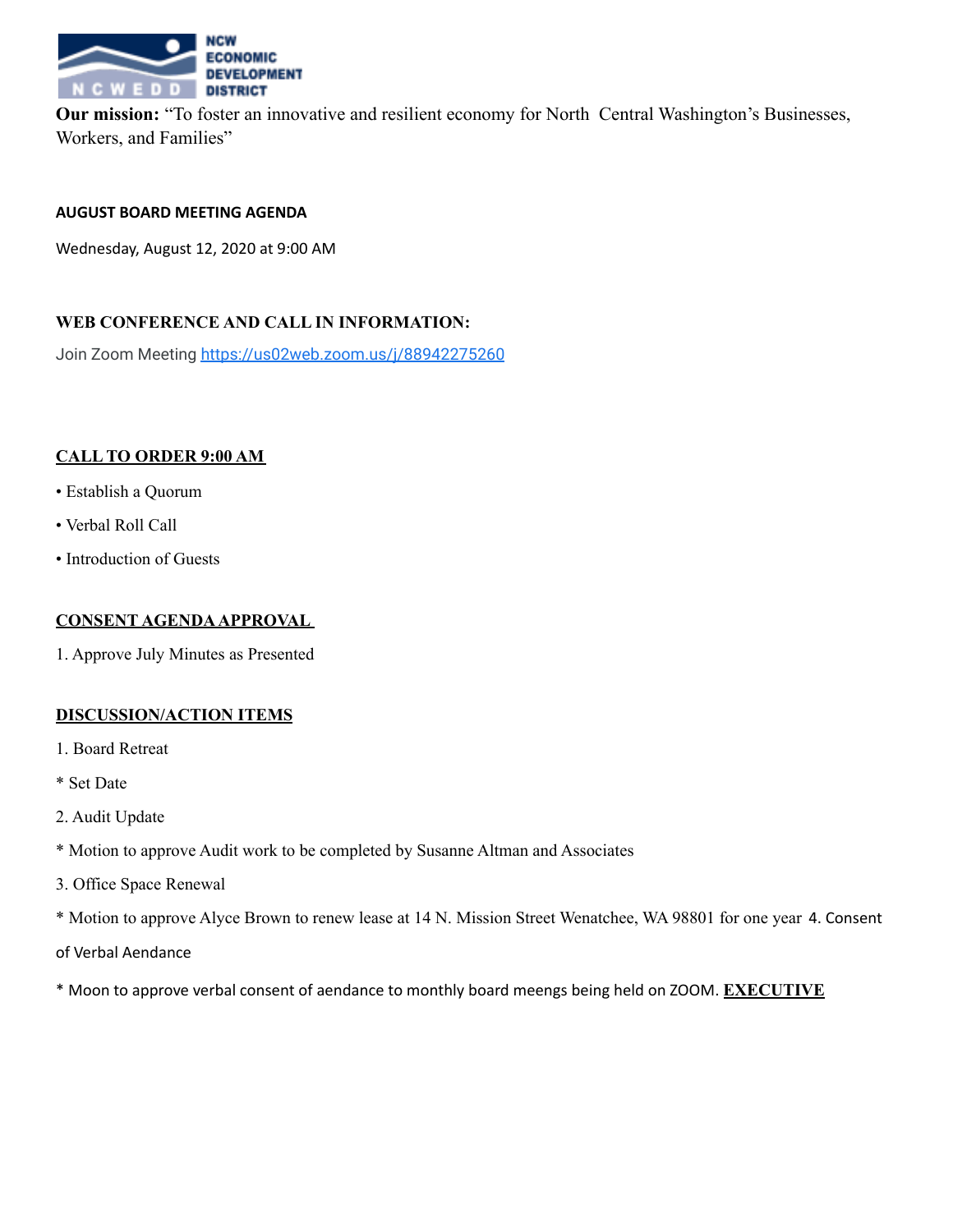# **DIRECTOR / MARKETING AND EVENTS UPDATE**

1. Supernova Update

\* Main Event

Eventbrite Registration:

https://www.eventbrite.com/e/supernova-business-launch-competition-virtual-main-event-tickets-113205290070

- \* Semi-finalist Poll Results
- \* Final Four

Final Four Video's:

hps://app.reviewr.com/s1/showcase/Supernova\_Business\_Launch20

- 2. Oroville Project Update
- 3. Cares Act Grant Update

## **TREASURER REPORT**

1. Verbal Report

## **COMMITTEE/STAFF REPORTS**

#### **OTHER BUSINESS**

NEXT MEETING DATE/TIME: *Wednesday, September 9, 2020 @ 9:00am, location- TBD*

## **ADJOURNMENT**



**Our mission:** "To foster an innovative and resilient economy for North Central Washington's

Businesses, Workers, and Families"

## **BOARD OF DIRECTORS MEETING AGENDA**

**\_\_\_\_\_\_\_\_\_\_\_\_\_\_\_\_\_\_\_\_\_\_\_\_\_\_\_\_\_\_\_\_\_\_\_\_\_\_\_\_\_\_\_\_\_\_\_\_\_\_\_\_\_\_\_\_\_\_\_\_\_\_\_\_\_\_\_\_\_\_\_\_\_\_\_\_\_\_\_\_\_\_\_\_\_\_\_\_\_\_\_\_\_\_\_\_\_\_**

Wednesday July 8, 2020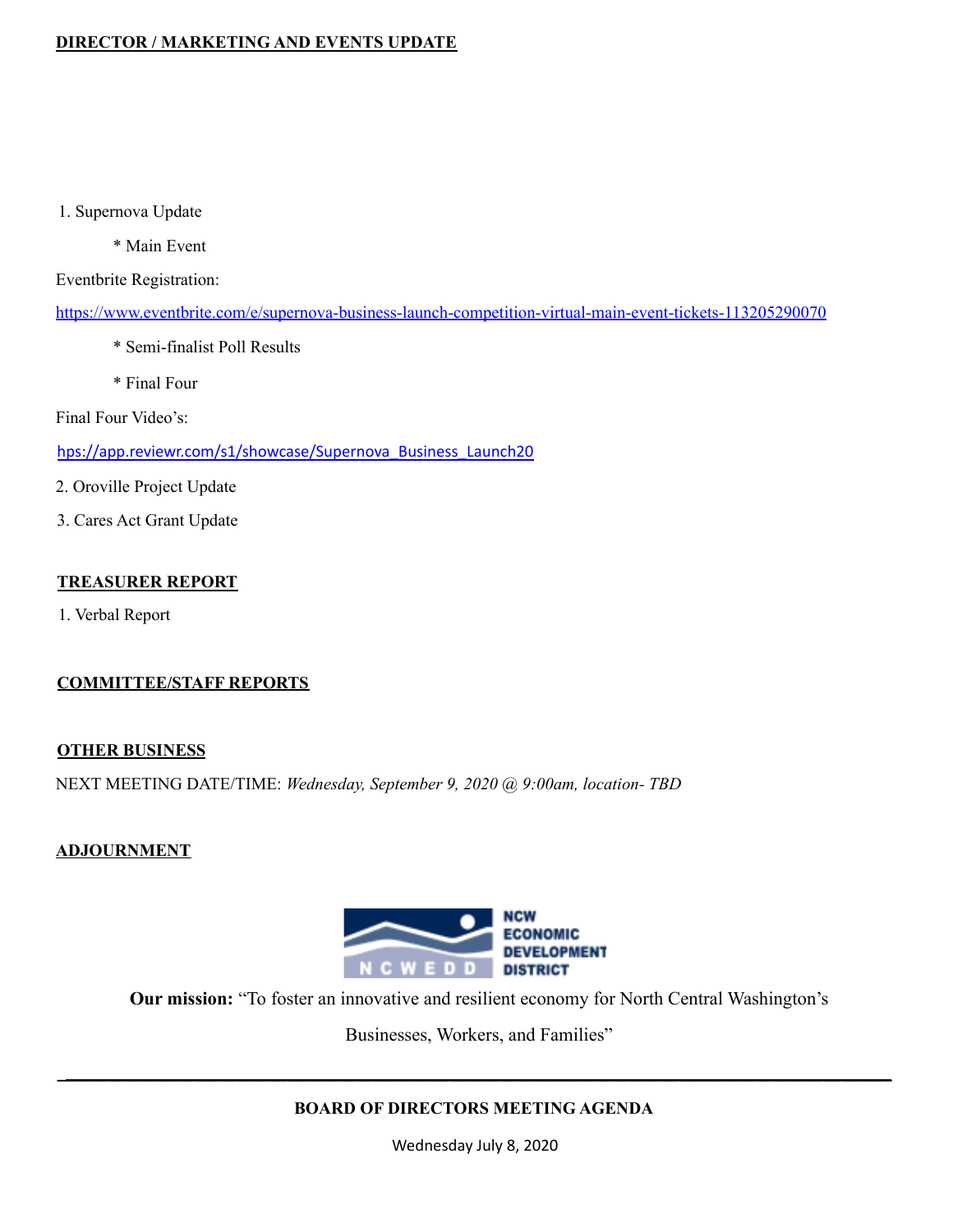# **WEB CONFERENCE AND CALL IN INFORMATION:**

**\_\_\_\_\_\_\_\_\_\_\_\_\_\_\_\_\_\_\_\_\_\_\_\_\_\_\_\_\_\_\_\_\_\_\_\_\_\_\_\_\_\_\_\_\_\_\_\_\_\_\_\_\_\_\_\_\_\_\_\_\_\_\_\_\_\_\_\_\_\_\_\_\_\_\_\_\_\_\_\_\_\_\_\_\_\_\_\_\_\_\_\_\_\_\_\_\_\_**

Join Zoom Meeting hps://us02web.zoom.us/j/87619560589

## **CALL TO ORDER 9:02 AM**

- 1. Chair Jim Huffman established a quorum with the following board members present: Jim Huffman (President/CDRPA), Alyce Brown (Executive Director), Roni Holder-Diefenbach (Okanagan County Economic Alliance), Renee Swearingen (Secretary/Entiat Chamber), Carlene Anders (City of Pateros), Chris Branch (Okanagan County), Mathew Hepner (City of East Wenatchee), Stacy Luckensmeyer (Treasurer/Wenatchee Valley College Center for Entrepreneurship), Kurt Danison (Highlands Associates), Don Linnertz (Twispworks)
- 2. Guests Present: Brooklyn Holton (City of Wenatchee), Blake Baldwin (?)
- 3. Upper Valley Mend Project Presentation.
- 4. Supernova Presentation

## **JIM'S CORNER**

Jesus decided to come back to Earth and see how mankind was doing. On his visit he ends up on a golf course and he's looking around at nature and the course—and says that people seem to be doing ok for themselves—that it is very beautiful. A caddy comes up and says, "Can I help you sir?" Jesus explains who he is and that he is just coming back to check on mankind. He congratulations the caddy on the beautiful grounds

"What is this place?"

"it's a golf course"

"What is Golf?

The Caddy goes through the explanation of golf; hitting the ball and chasing it down the hill, then hitting it again and trying to get it in the hole.

Jesus asks, "Can I try that" Caddy says "Sure".

The caddy sets him up. Despite his sandals, Jesus takes a big whack at the ball and slices it over to a water hazard. Jesus goes down and is walking on the water looking for the ball. Another golfer comes over to the caddy and says "Who does that guy think he is, Jesus?"

The Caddy says "No, he thinks he's Arnold Palmer"

## **CONSENT AGENDAAPPROVAL**

1. 1. June 10, 2020 Minutes: Kurt Danison made a motion to approve the June 10, 2020 minutes as presented. Seconded by Chris Branch. Motion passed unanimously.

## **ACTION ITEMS**

1. Motion 20-07-01 Chris Branch made a motion to accept Brooklyn Holton as the Chelan County Seat. Seconded by Carlene Anders. Motion passed unanimously.

#### **DISCUSSION**

1. Board Retreat: Alyce Brown asked the board what they would like to do regarding the 2020 Board Retreat. She will be sending out a doodle, so the board is able to pick a date in late September early October. Place for the retreat to be held is still to be determined.

2. COVID-19 Priority Project Rankings: Alyce Brown has been receiving several communications from different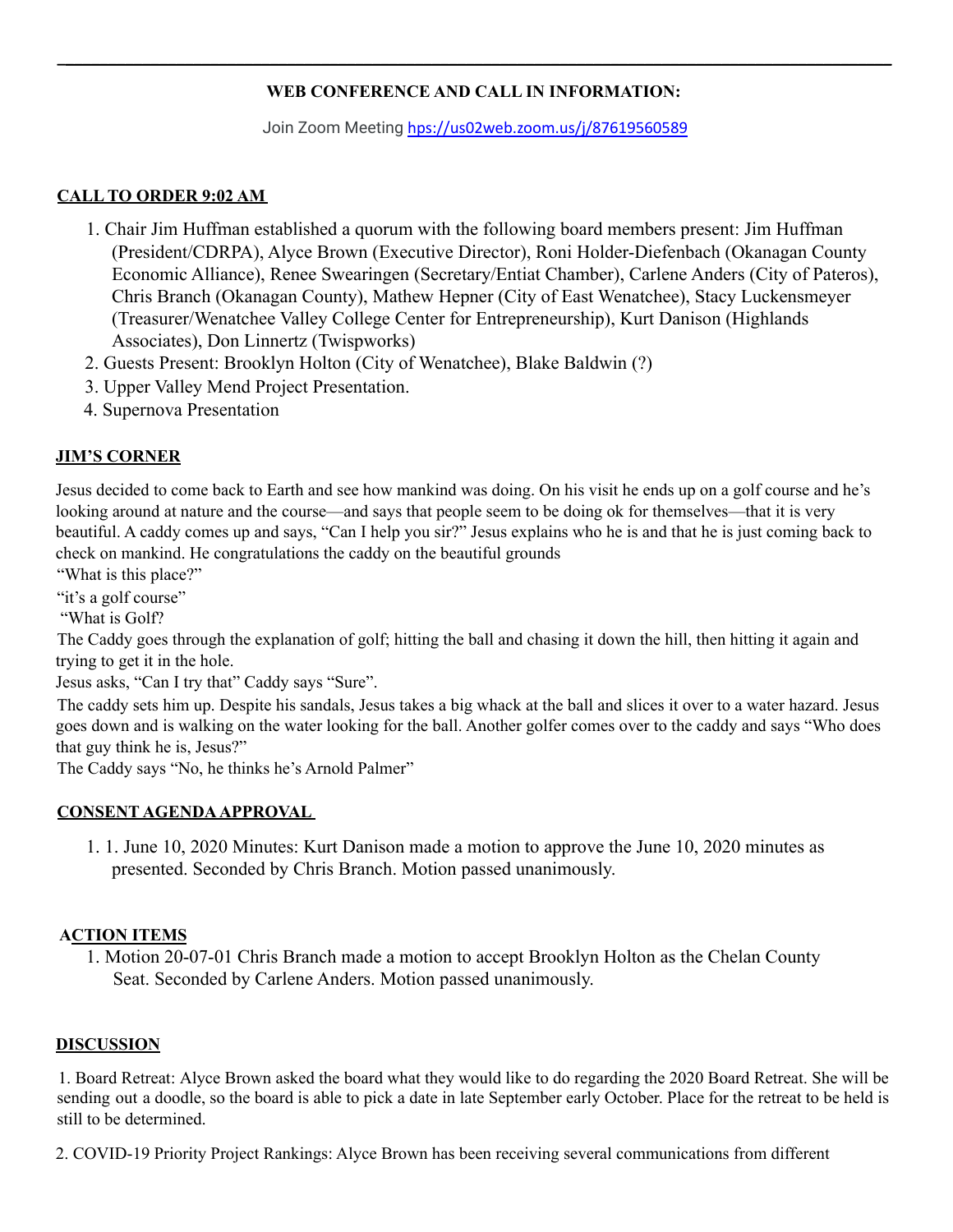organizations in the region asking if the EDD is able to administer grants. She would like the boards help with putting together a priority project ranking to assist these organizations get funding. These rankings would be specific to COVID-19 and would rank these projects so that when the EDA is looking to fund, they can see how the EDD has prioritized each one. She reiterated that how these projects will be ranked will very closely follow EDA stipulations.

3. Grant Administration: Alyce Brown acknowledges that that board has discussed grant administration but encourages the board to open up the discussion again. With new attention given to the EDD due to COVID-19, there is potential for revolving income through grant administration. Several different organizations have inquired as to whether the EDD is able to help facilitate these grants. The board brought up the potential of issues with staffing and the current capacity of the EDD. Alyce responded that she would like to work up to hiring someone to help administer the grants full time but until then the CARES grant that has been applied for has funding worked in to help bring on an additional staff member already. The grant guarantees funding for that additional staff member for at least two years and she is hopeful that the EDD would be able to solidify that position for a more permanent position within that timeframe. Jim asked that Alyce Brown put together a structural framework plan to address the potential of bringing grant administration in as a project for the EDD to discuss at the next board meeting.

4. Upper Valley MEND Project: Alyce Brown wanted to go over the Upper Valley MEND project being worked on in Leavenworth. They are attempting to take over a larger space in which they are going to house a larger food bank, a thrift store, conference rooms, as well as a commercial kitchen. Part of the project will be developing a training program for seasonal restaurant workers. They are trying to apply for the Action Assistance dollars through the EDA. Alyce Brown pointed out that this is a good example of a project that the EDD could assist with on a more fundamental level with both grant administration and by including it in the proposed Priority Project ranking.

5. North Star Opportunity Zone: Alyce Brown sent out the registration information for the OZ workshop taking place July 14-July 16. She encourages the board to sign up for the class.

6. Economic Forum and Tourism Summit: There was a consensus amongst the board that both events should be pushed out to next spring. Further discussion will be had at the Board Retreat.

7. Audit Update: Alyce Brown has put together an RFP for the audit and hopes to have it up July 13, 2020.

8. Chelan County Vacant Seat: Alyce Brown let the board know that Ernie will not be able to take the Chelan county seat vacant. She proposed Brooklyn Holton for the seat.

# **EXECUTIVE DIRECTOR / MARKETING AND EVENTS UPDATE**

1. Supernova Update: Alyce Brown let the board know that Supernova closed out with 42 applicants and has been narrowed down to 16 semi-finalists. These include: Yeti Chocolate out of Douglas County, Pateros-Brewster Community Resource Center Community Kitchen Project out of Okanagan County, Rural Valley Life out of Okanagan County, Downtown Bike out of Chelan County, Glamsnaps LLC out of Chelan County, Wenatchi Wear out of Chelan County, 12 Custom Homes LLC out of Chelan County, Low Profile Water Fowl out of Chelan County, Burch Mountain BBQ out of Douglas County, Tonasket Tire out of Okanagan County, The Miner's Saloon & Grill out of Ferry County, Cole Ventures LLC dba Mima's Famous Salsa out of Chelan County, Potato Patato Food Truck out of Okanagan County, Republic of Sasquatch out of Ferry County, Plant Candy out of Okanagan County, and the Young Warrior Project out of Colville Confederated Tribes. She also went over the diversity and barriers to employment, and social determinants of health qualifications that were met throughout the competitors which includes 8 women, 10 minorities, 3 disabilities, 4 veterans, 2 justice served, and 5 with no high school diploma or GED. On social determinants of health include 2 that focus on health care services, 4 on education outcomes, 2 on workforce housing, 6 as affordable healthy foods, and 3 on transportation. Public voting begins on July 16, 2020 and ends at the end of July. The four semi-finalists will be announced August 12. The main event will be on a virtual platform taking place on August 20 that will allow all the sponsors to have exhibition booths. This is going to allow sponsors to be able to generate leads throughout the event.

2. Oroville Project Update: Alyce Brown will be making another trip to help facilitate the closeout checklist for the Oroville Project on August 21.

3. Cares Act Grant Update: There have been some announcements on rewards across the nation—but nothing for Washington state so far.